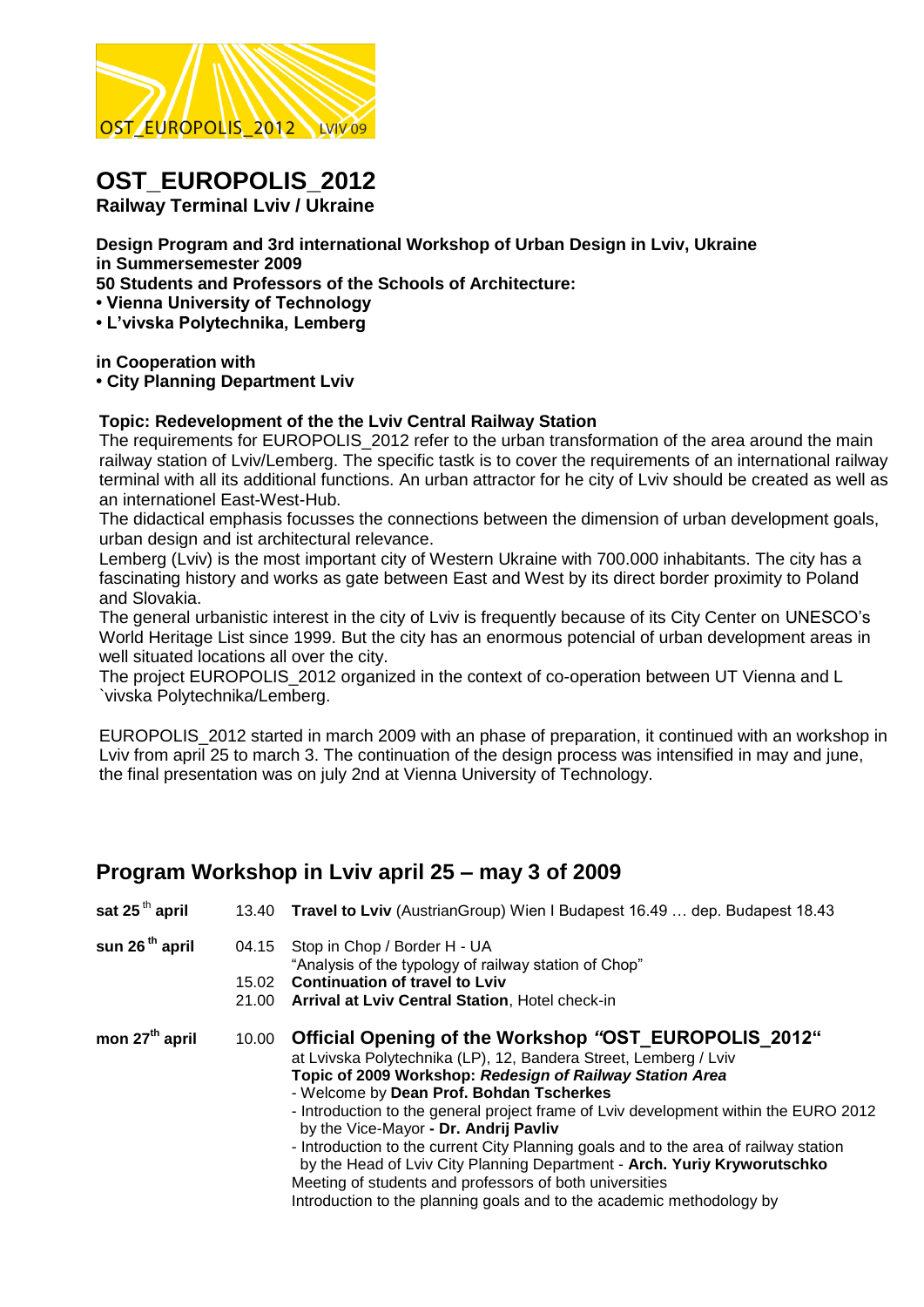|                            |                                  | Doz. Irina Rusanova & Doz. Gennadij Shulga (LP); Ass.Prof. Andreas Hofer &<br>Univ.Ass. Elisabeth Leitner (TU Vienna)                                                                                                                                                                                                                                                                                                                                                                                                                               |
|----------------------------|----------------------------------|-----------------------------------------------------------------------------------------------------------------------------------------------------------------------------------------------------------------------------------------------------------------------------------------------------------------------------------------------------------------------------------------------------------------------------------------------------------------------------------------------------------------------------------------------------|
|                            | 15.00                            | Guided visit to the planning area around the Lviv Central Station<br>Organization: Doz. Irina Rusanova, Doz. Gennadij Shulga (LP)                                                                                                                                                                                                                                                                                                                                                                                                                   |
|                            | 19.00                            | <b>Staff meeting</b>                                                                                                                                                                                                                                                                                                                                                                                                                                                                                                                                |
| tue 28 <sup>th</sup> april | 09.30                            | Workshop: work in groups (Sem.room LP, whole day)<br>Brainstorming: observations, critics, strengths and weaknesses of the current<br>urban situation of the area; output: checklist and quicknotes (posters);<br>Formation of international working groups and start of the design process.<br>(output: 10 groups of 4-5 students from both universities each)<br>The design process will be joined by continuous advising of the teaching staff of all<br>three universities and external guests and individual field trips to the planning area. |
|                            | 20.00                            | Movie: "Ankommen-Abfahren" (Verona/Vienna 2009)<br>Screenplay, cut and direction by Astrid and Giorgia.                                                                                                                                                                                                                                                                                                                                                                                                                                             |
| wed 29 <sup>th</sup> april | 09.30<br>15.00<br>17.30          | Workshop: work in groups (Sem.room LP, whole day)<br>Presentation of first concept ideas by each group<br>Visit of ARNIKA Architectural Office, in charge of the construction of<br>EURO Stadium 2012                                                                                                                                                                                                                                                                                                                                               |
| thu 30 <sup>th</sup> april | 09.30                            | Workshop: work in groups (Sem.room LP, whole day)<br>Lecture: "Lviv in transition of history" by Prof. Andrij Rudnicky                                                                                                                                                                                                                                                                                                                                                                                                                              |
| fri 1st <sup>th</sup> may  | 09.30<br>13.00<br>17.00<br>18.00 | Workshop: work in groups (Sem.room LP, half day)<br>Final presentation of all groups with external guest critics<br>The preliminary designs are the base for the further design process<br>during the semester in Vienna and Lviv.<br>Official closure of the Workshop OST_EUROPOLIS_2012<br>Farewell Meeting at Restaurant "Skela"                                                                                                                                                                                                                 |
| sat $2^{nd}$ may           | 08.45<br>09.30<br>19.45<br>20.30 | Hotel check-out (Austrian Group)<br>Field trip to Lviv Metropolitan Area (whole day)<br>Lviv Central Train Station - Meeting Point<br>Lviv I arr Budapest 11.17 +1                                                                                                                                                                                                                                                                                                                                                                                  |
| sun $3^{\text{rd}}$ may    | 13.10                            | Budapest I arr Wien WestBhf 16.08                                                                                                                                                                                                                                                                                                                                                                                                                                                                                                                   |

## **Participants:**

## **UT Vienna**

| Arnes                 | Alibasic       |
|-----------------------|----------------|
| Mirko                 | Arezina        |
| Maria                 | Aufegger       |
| Giorgia               | Barana         |
| Sebastian             | Brandl         |
| Astrid                | Durigan        |
| Elisabeth Brigitta    | Eder           |
| Julio                 | Jimenez        |
| <b>Astrid Marlene</b> | Magauer        |
| Gonzalo               | Mendoza Cortes |
| Almedin               | Mulamustafic   |
| Taras                 | Pinyazhko      |
| Michael Roland        | Schmid         |